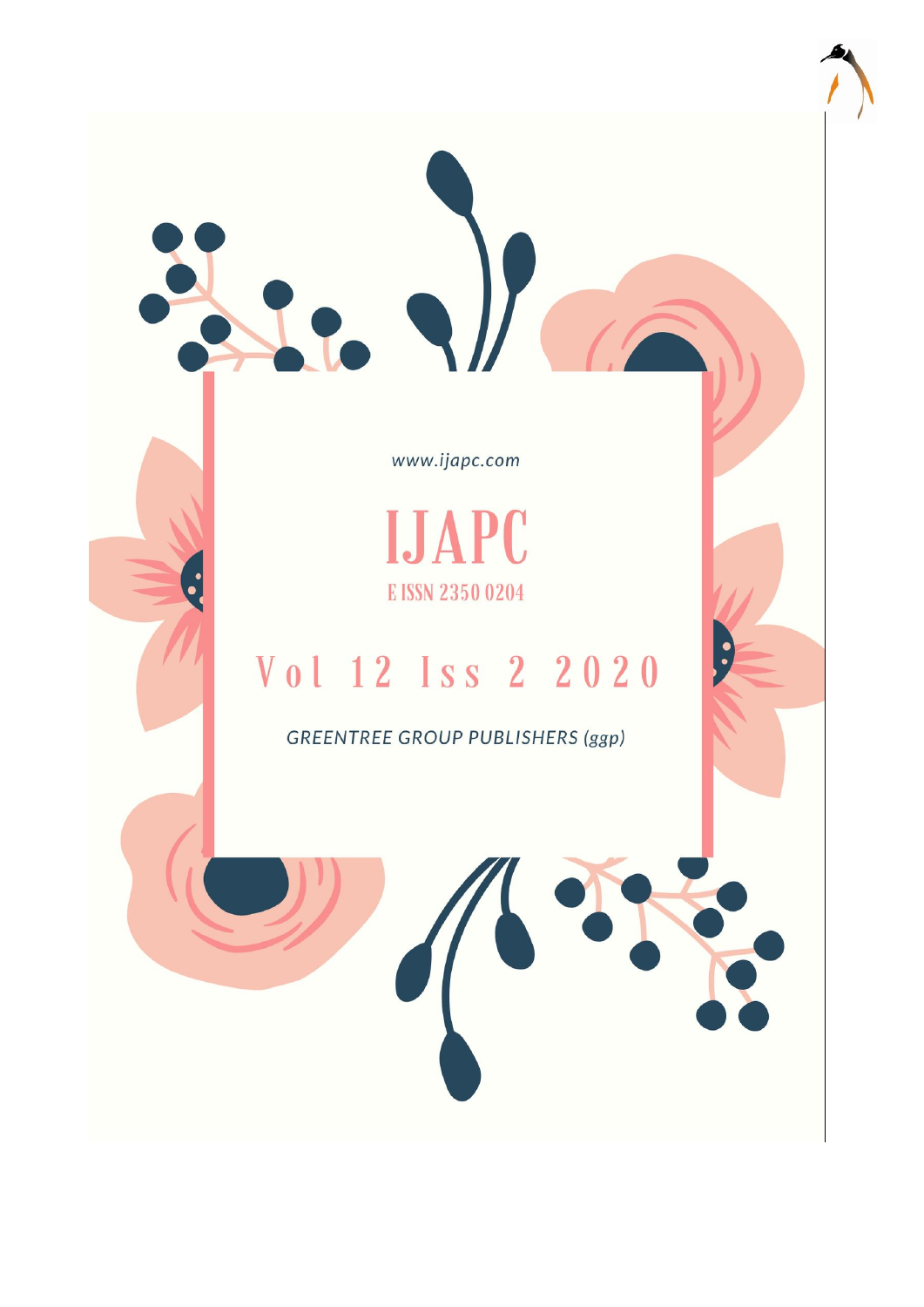

# **Int J Ayu Pharm Chem**

REVIEW ARTICLE www.ijapc.com

**e-ISSN 2350-0204**

# **Childhood Obesity- A Review Article**

Savitri $^{\text{!}*}$ , Deepshikha $^{\text{2}}$  and G P Garg $^{\text{3}}$ 

1-3Dept of Kaumarbhritya, UAU, Gurukul campus, Haridwar, Uttarakhand, India

## **ABSTRACT**

Obesity, one of the most rapidly increasing health problem throughout world among children and adolescents impacts the child's health and educational attainment. It has serious short and longterm medical consequences. Dietary imbalance and overnutrition may lead to diseases like obesity. The prevalence of obesity has increased dramatically in the last decades due to sedentary lifestyle.

Ayurveda, the science of life mentioned it as medoroga, involve imbalance of doshas along with disturbances of Agni. In the text of Ayurveda Pathya Aahar, various yoga are described for prevention and management of obesity.

## **KEYWORDS**

*Sthoulya, Medoroga, Childhood disorder, Overnutrition*



\_\_\_\_\_\_\_\_\_\_\_\_\_\_\_\_\_\_\_\_\_\_\_\_\_\_\_\_\_\_\_\_\_\_\_\_\_\_\_\_\_\_\_\_\_\_\_\_\_\_\_\_\_\_\_\_\_\_\_\_\_\_\_\_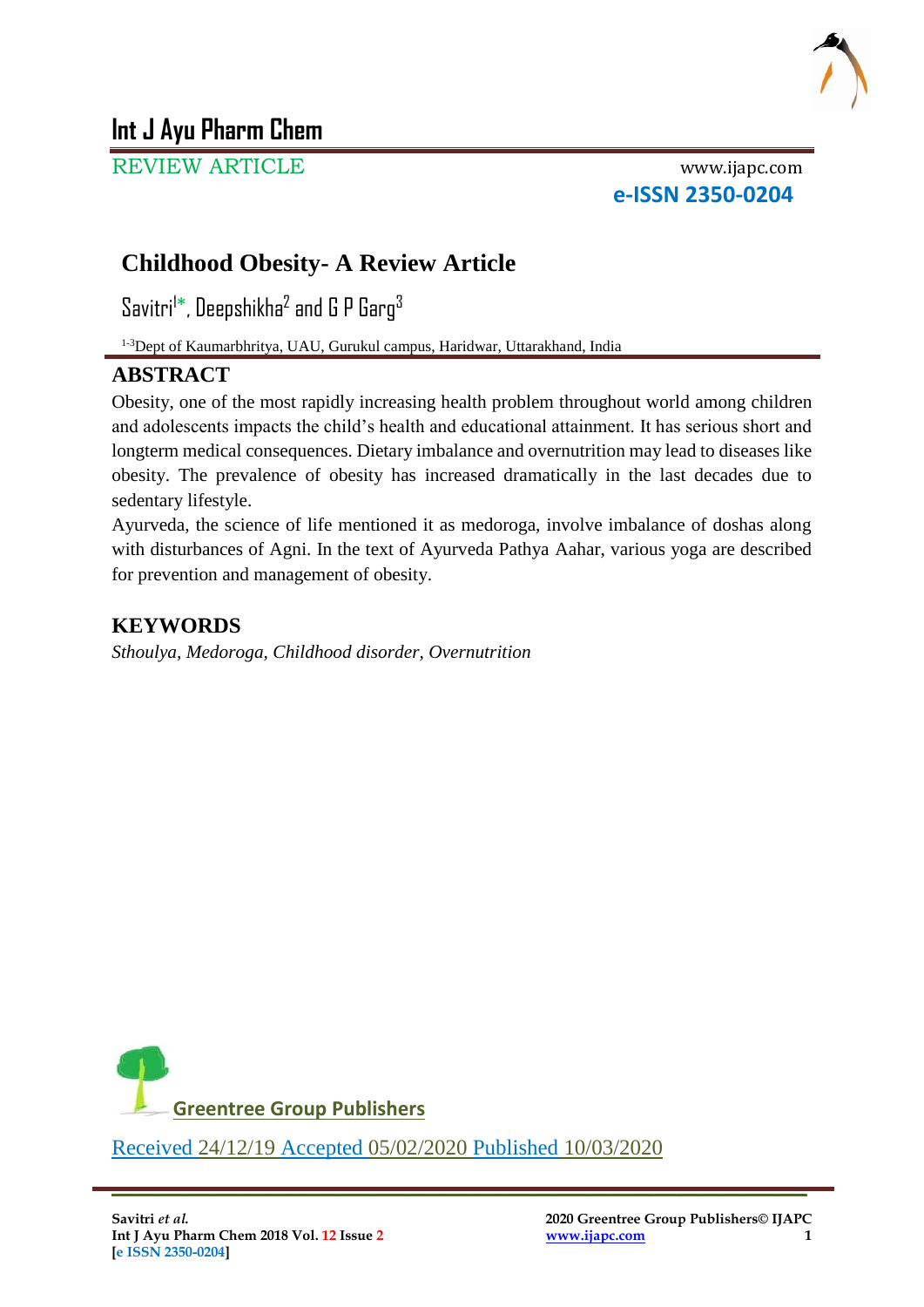

## **INTRODUCTION**

Obesity is defined as an excess of adipose tissue that imparts health risk. A body weight of 20% excess over ideal weight for age, sex and height is considered a health risk.<sup>1</sup>Marked obesity is a serious health hazard and may predispose to a number of clinical disorders and pathological changes such as hyperinsulinaemia, diabetes mellitus, hypertension, hyperlipoproteinaemia, atherosclerosis, cholelithiasis.

According to the Indian journal of endocrinology and metabolism-Somewhere between 5.74%, 8.82% of school children in India are obese. Worldwide, in the year 2000, the international obesity task force (IOTF) declared about 10% children aged 5-17 (about 155 milion) were overweight, out of which two to three percent (30 to 45 milion) were obese. $2$ 

## **Causes of childhood obesity-**

 Imbalance in energy intake and expenditure.

- Some endocrine etiology such ascaushing syndrome, hypothyroidism.
- Genetic syndrome- prader-willi, carpenter and Laurence moon bardetbiedl syndrome.
- Use to certain drug such asantileptic drug, steroid, estrogen.

 Monogenic disorder such as- leptin deficiency or resistance etc.<sup>3</sup>

**Morphologic features-** associate with increased adipose stores in the subcutaneous tissues, skeletal muscle, internal organs such as the kidneys, heart, liver, and omentum.

## **Diagnostic investigation-**

- Blood sugar
- Serum cholesterol
- Liver function test
- Thyroid function test

• Growth hormone secretion and function test

**Complication-** associated with significant complication-

- Hyperlipidemia, hypertension
- Insulin resistance, diabetes mellitus.
- Restrictive lung disease, obstructive airway disease
- Fatty liver

 $\mathcal{L}_\mathcal{L}$  , and the contribution of the contribution of the contribution of the contribution of the contribution of the contribution of the contribution of the contribution of the contribution of the contribution of

Osteoarthritis and gout.

#### **Preventive measures-**

 By improving the nutritive value of the diet, and reduction in the consumption of junk foods, carbonated drinks.

 An increase in fiber, fruits and vegetable intake.

 Increase in physical activity along with reduction in sedentary lifestyle.

 Avoid milk product like butter, cheese.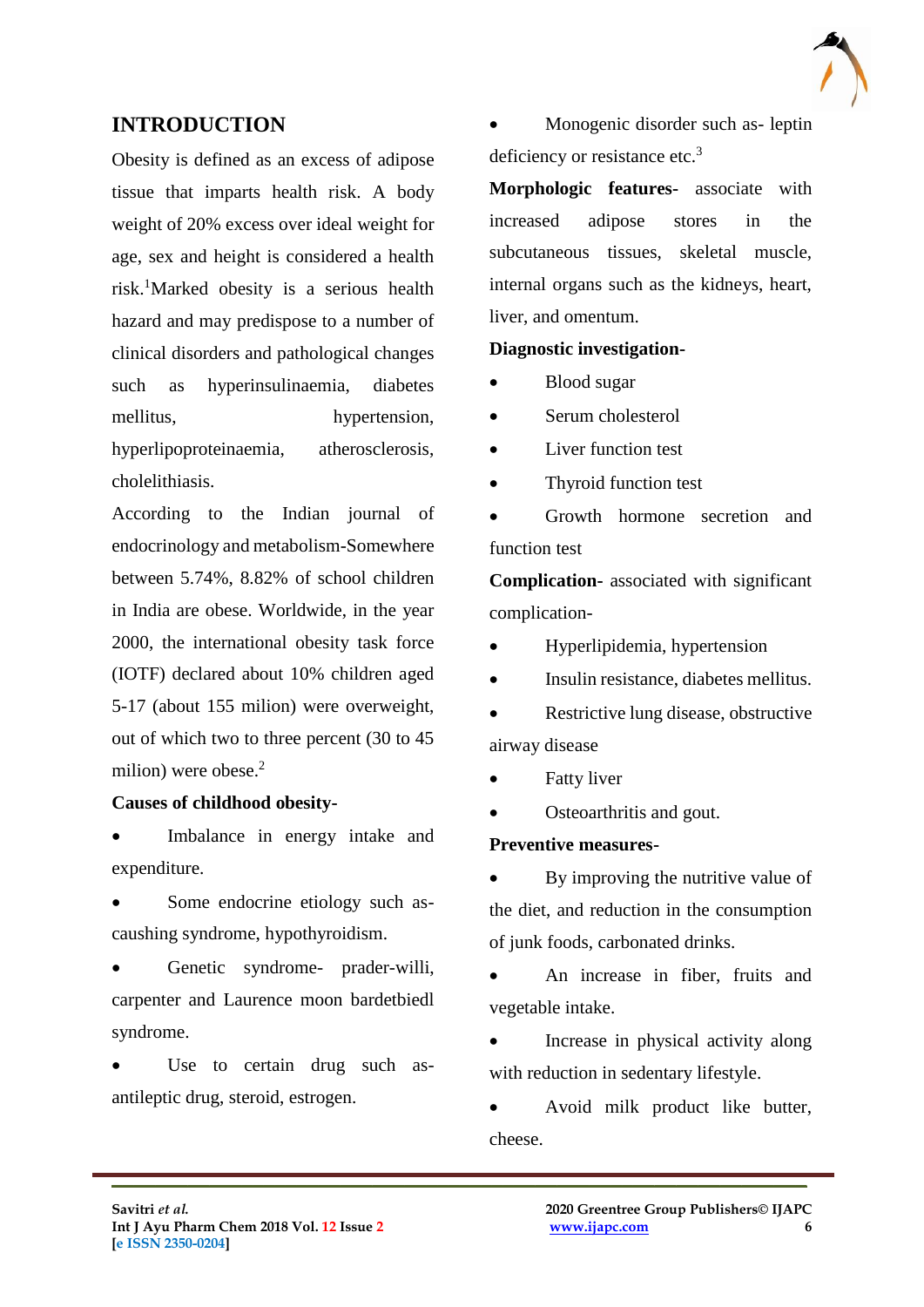

#### **Ayurveda and childhood obesity-**

 In "Charaksamhita" a classic text of Ayurveda sthaulya is mentioned under "Asthanindidityaadhaya" where Acharya charak describe many defects of over-obese people such as- shortening of life span, hampered movement, foul smell, oversweating etc. over-obesity is caused by over-saturation, intake of heavy, sweet, cold and fatty diet.<sup>4</sup>

 Atisthaulya is also mentioned under 20 nanatmajavikara of kapha.<sup>5</sup>

 Also mentioned under santarpanajanaya roagas<sup>6</sup> and samsodhanayogya roagas.<sup>7</sup>

**Etiological factor for sthaulya in Ayurveda-8**

 Over intake of guru, Madhur, sheet, snigdha diet.

 Avyayama ( no physical exercise), divaswapana (day sleep), avyavaya (abstinence from sexual intercourse.

 Harshanitya (uninterrupted cheerfulness), achinta (lack of mental exercise)

Beejaswabhavath (genetic).

**Ayurvedic management of childhood obesity-**

 Acharya charak describe various procedure for santaparjanyarogas- like vaman, Virechan, vayayaam, swedana etc,

 $\mathcal{L}_\mathcal{L}$  , and the contribution of the contribution of the contribution of the contribution of the contribution of the contribution of the contribution of the contribution of the contribution of the contribution of

use of madhu with Haritakichurna and intake of ruksha Ahara.<sup>9</sup>

 Acharya susrutha mentions different virukshaniya and chedaniya drug shilajatu,gugglu,gomutra,Triphala,loharaja Rasanjana,madhu,yava,mudhga,koraduska, shyamaka and uddhalaka in the management of atisthaulya.<sup>10</sup>

 Avoid excessive sleep and daytime sleep.

Use lukewarm water after meal.

Lekhanabasti

#### **Herbs having anti-obesity effect-**

 Musta- In a study it was found that alcoholic and alkane extract of *C.rotandus* leaf posses anti fat activity and used against the management of obesity. $11$ 

 Vidanga- A study was conducted on *E.ribes* for observing its antiobesity effect and the result shows that ethanol extract of *E. ribes* showed significant reduction in serum level of leptin, insulin,glucose and  $cholesterol<sup>12</sup>$ 

 Gudduchi- Dhingra Dinesh et al in his study founded that petroleum ether extract of *T. cordifolia* stem produced significant reduction in body weight, serum glucose and cholesterol. <sup>13</sup>

 Vacha- *A. calamus* shows reduction in serum cholesterol and triglycerides on rats which are fed with an atherogenic diet. $^{14}$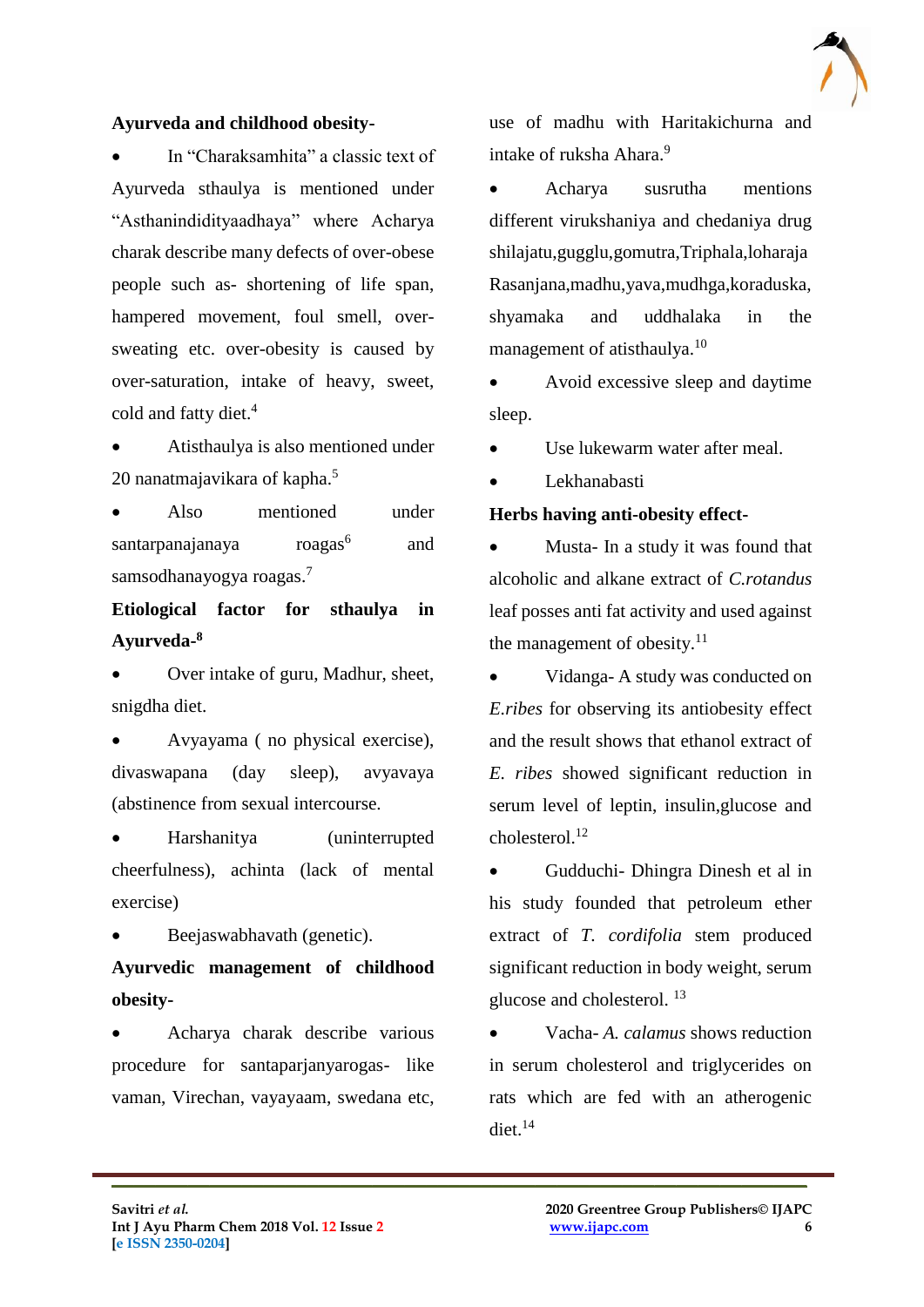

# **CONCLUSION**

Childhood obesity is a serious problem which can impact on the physical and psychological health of a child. Children with suffering from childhood obesity are more prone to diabetes mellitus, hypertension, coronary heart disease etc. use of healthy diet, increase physical activity, avoid sedentary lifestyle are the measure for treating childhood obesity.

 $\mathcal{L}_\mathcal{L}$  , and the contribution of the contribution of the contribution of the contribution of the contribution of the contribution of the contribution of the contribution of the contribution of the contribution of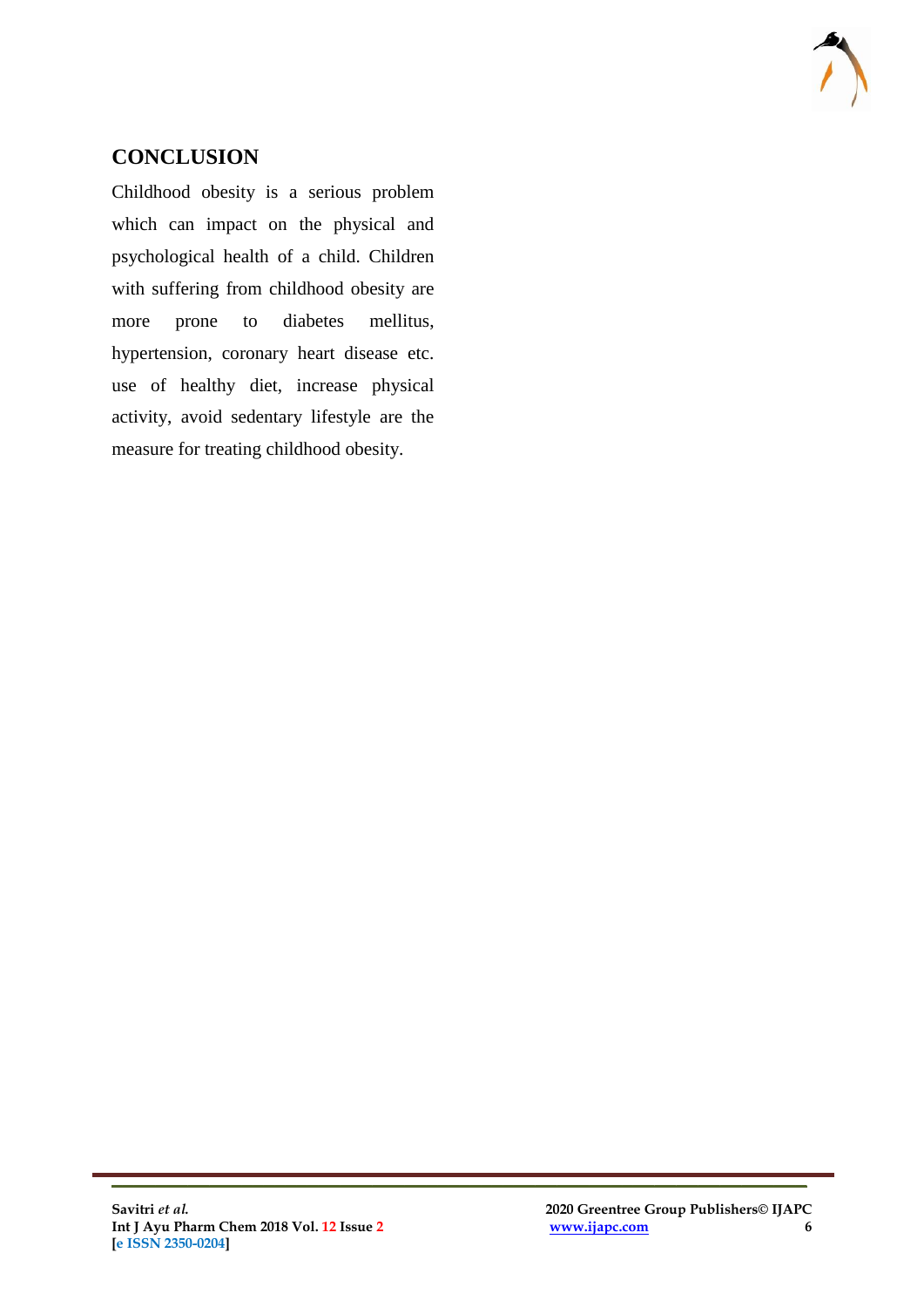

## **REFERENCES**

1. Harshmohan, textbook of pathology, sixth edition, jaypeebrothers medical publishers, page no. 243.

2. https://juniperpublishers.com>crdoj >pdf

3. Vinod k paul, arvindbagga, ghai essential pediatrics, eighth edition, CBS publishers and distributors pvt Ltd, page no. 528

4. Sri satyanarayanasastri, charaksamhita, reprint year 2009, chaukhambhabharati academy, Varanasi, sutrasthana 21/4, page no.409

5. Sri satyanarayanasastri, charaksamhita, reprint year 2009, chaukhambhabharati academy, Varanasi, sutrasthana 20/4, page no.405

6. Sri satyanarayanasastri, charaksamhita, reprint year 2009, chaukhambhabharati academy, Varanasi, sutrasthana 23/6, page no.436

7. Sri satyanarayanasastri, charaksamhita, reprint year 2009, chaukhambhabharati academy, Varanasi, sutrasthana 16/15, page no.320

8. Sri satyanarayanasastri, charaksamhita, reprint year 2009, chaukhambhabharati academy, Varanasi, sutrasthana 21/4, page no.409

9. Sri satyanarayanasastri, charaksamhita, reprint year 2009,

 $\mathcal{L}_\mathcal{L}$  , and the contribution of the contribution of the contribution of the contribution of the contribution of the contribution of the contribution of the contribution of the contribution of the contribution of

chaukhambhabharati academy, Varanasi, sutrasthana 23/9, page no.437

10. KavirajaAmbikaduttShastri, Susrutasamhita, reprint year 2013, chaukhambhasanskritsansthan ,Varanasi, sutrasthana 15/38, page no.82

11. A.Bajpay, R.C.Nainwal,D Singh and S.K.Tewari, CSIR-National Botnical Research Institute, Lucknow,Uttar Pradesh, Medicinal valve of CyperusrotundusLinn:Anupdated,Research Gate.

12. MeenuBist and ShyamBabooPrasad,domain of Pharmacognosy and Phytochemistry,school of pharmaceutical science, lovely professional university,pujab,Embeliaribes:A valuable medicinal plant,journal of chemical and pharmaceutical Research,2016.

13. Dhingra Dinesh, jindalVaneeta,SharmaSunil,Harnarajinder Kumar,Department of pharmaceutical sciences,GuruJambheshwar University of Science and Technology,Hisar,Haryana,Evaluation of antiobesity activity of tinosporacordifolia stem in rates,international journal of research in Ayurveda & pharmacy.

14. KourGagandeep,SharmaAK,DashS anghamitra,

BalNigamanand,p.gscholar,dept of Dravyaguna,Rhishikul state Ayurvedic